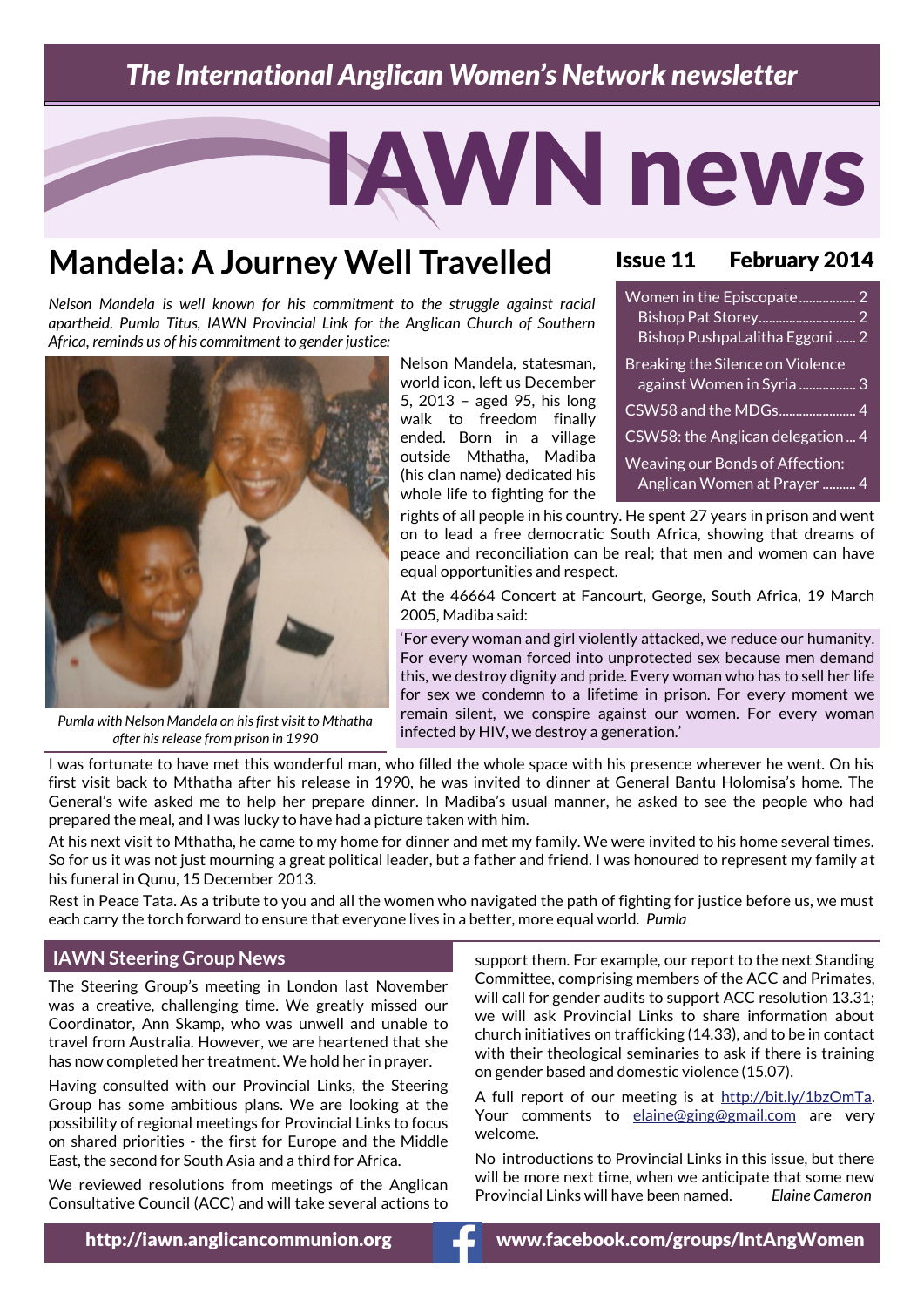# **Women in the Episcopate**

*Towards the end of 2013, new women bishops were announced. Bishop Pat Storey in the Church of Ireland and Bishop PushpaLalitha Eggoni of the Church of South India were among them.*

*Doris Clements, IAWN Provincial Link for the Church of Ireland, writes about Bishop Pat Storey:*

The Revd Patricia (Pat) Storey was consecrated Bishop of Meath and Kildare, Church of Ireland, on 30 November 2013; an historic day as she is the first female Anglican Bishop in Europe. It was also a much welcomed occasion



since the Church of Ireland General Synod legislated to have women priests and bishops in 1990.

Bishop Pat is married to the Revd Earl Storey and has two adult children. Priested in 1998 and serving as rector since 2004, she is described as an excellent administrator,

wonderful pastor and dedicated Scriptural teacher. Her bubbly personality, delightful sense of humour and the love with which she embraces everyone will enhance her new role. She sees one of the most important roles of a bishop as pastor to the clergy.

Bishop Pat will bring some fun to the House of Bishops. She certainly will bring a breath of fresh air to that august body; let's hope that she finds the space to contribute good female common sense!

However, it will not be easy, as all eyes will be upon Bishop Pat. The House of Bishops obviously saw that her talents, capabilities and above all her spirituality made her the right choice, but it is an enormous challenge. As with all roles in society, when a woman has penetrated a male dominated arena, it is not a bed of roses. Hopefully, Bishop Pat will not

have to fight to be heard or accepted, or to be recognised for who she is.

There are still many men in our country who disapprove of women clergy and no doubt, women bishops! But as one Bishop said, 'difficult as it may be, learning to live with difference is one of the most important lessons God can teach us'. The majority of Anglicans in Ireland welcome this new era in our church and are praying for Bishop Pat, her family, the Diocese of Meath and Kildare and the House of Bishops.

*Bishop PushpaLalitha Eggoni, Diocese of Nandyal in Andhra Pradesh, is the Church of South India's first woman bishop.*

Bishop PushpaLalitha was priested in 1984. 'My parents had decided to dedicate me to the Lord even before I was born,

as they had already lost two sons. My life has been God's mercy, and I wish to be his servant for life', she said.

She has worked in several villages in south India, and wishes to strive towards improving the state of women in the church. 'Be it any institution, women are always given second-rung treatment.



We need to change that by promoting values that teach us to not to discriminate and treat all humans the same.

'I hail from a village and my parents sold their land to educate me. I want every girl from such a background to get the best education possible. Only education can change lives

### **Church of England: Gender based violence on the agenda**

#### *By Maranda St John Nicolle, Provincial Link for the Church of England*

On 10 February, the Church of England's General Synod debated and passed a motion on gender-based violence.

The motion sought 'to affirm work that is already being done and to raise awareness of the issues surrounding gender-based violence' and started from the central theological premise that all people are made in the image of God and that all forms of violence based on gender represent an abuse and violation of that image. So it asked Synod to:

- affirm work already undertaken in dioceses, deaneries, parishes and Church of England schools in raising awareness and caring for survivors of gender-based violence in all our diverse communities
- support measures to bring perpetrators to account and provide support for changed lifestyles
- encourage boys and men to stand against gender-based violence
- commend Anglican Consultative Council Resolution 15:7 on preventing and eliminating gender-based violence to dioceses, deaneries and parishes and urge them to seek practical approaches to its implementation.

The report accompanying the motion recognised the inspiration provided by initiatives around the Anglican Communion including resolutions from IAWN - and expressed the hope that the Church of England would stand in solidarity with those leading the way through these initiatives. It also drew attention to many resources which address issues of gender-based violence, including resources for men such as *White Ribbon Day* and *First Man Standing*.

Mandy Marshall, Co-Director of *Restored*, who made a presentation to Synod before the motion was debated, said, 'It is great to see the Church of England taking action following on from Agreed Conclusions of the 57<sup>th</sup> session of the UN Commission on the Status of Women which identified that religious institutions having a key role to play in ending violence against women. I hope that dioceses and parishes take action following on from this motion.'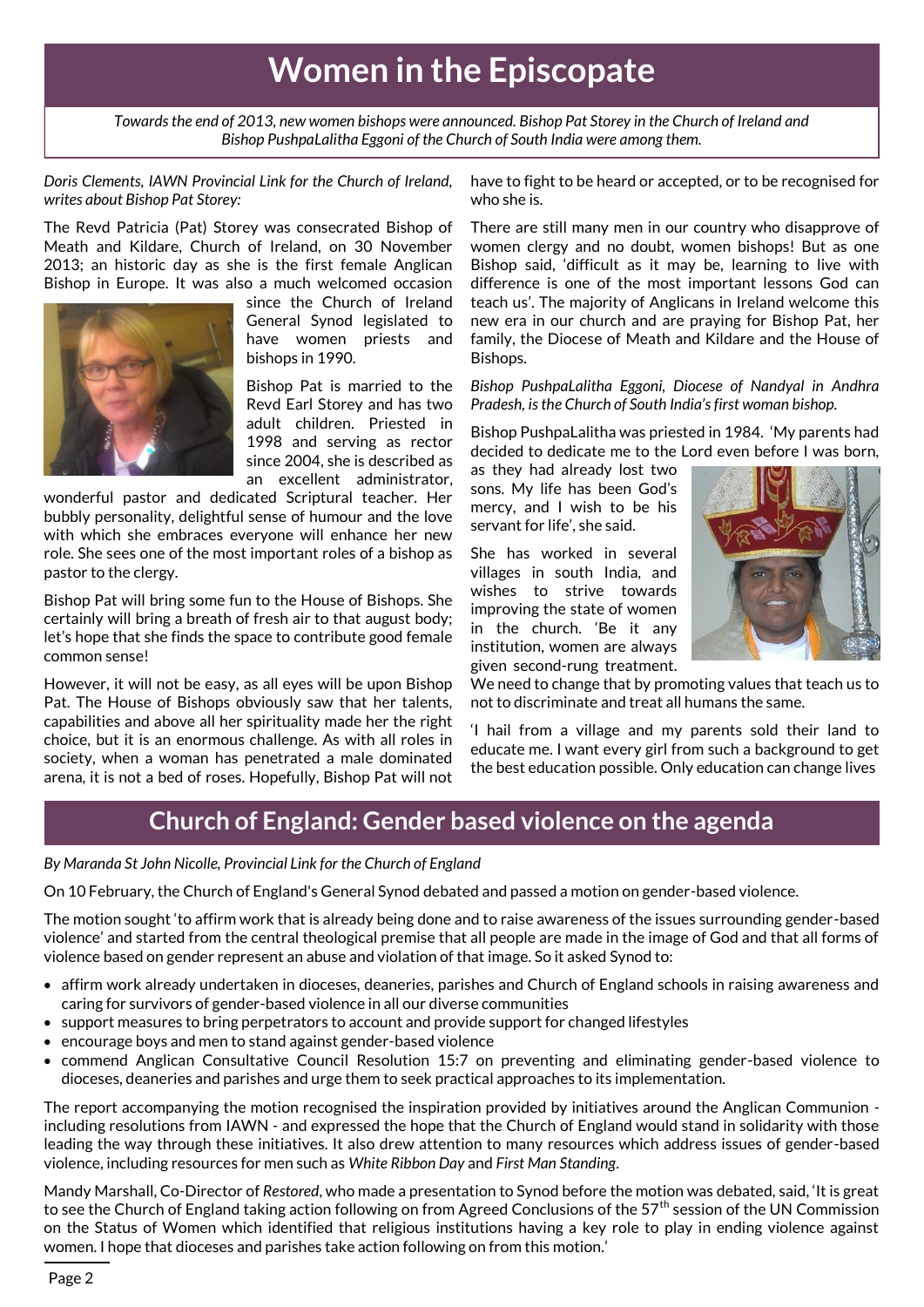# **Breaking the silence on violence against women in Syria**

**Content warning:** *contains description of gender based violence.*

*IAWN Newsletter editor Elaine Cameron writes: 'Sometimes the news overwhelms me. I despair. What can I do? I hear a human story, and feel the pain acutely. Syria is not the only country that needs our prayers but here we give space to one place, beginning with Lamia's story...*

"There was only one bathroom for a group of about 100 detainees, men and women, dark and dank without soap or towels. Sanitation was non-existent causing fungal infections ... I used my own clothing as sanitary pads when I menstruated, as the prison's medical supervisor mocked me when I asked for them."

Lamia's story is in *Violence against Women: Bleeding Wound in the Syrian Conflict*, 1 composed of first hand testimonies gathered between January and June 2013. It aims to make clear the range of violence and violations, including crimes under international law. They are extensive: women used as human shields; a commander shielding himself by pushing two women into the line of fire; rapes during raids, most savage that of a nine-year-old girl raped in front of her family; harassment and humiliation in prison.

"...they ordered all the girls to take off their clothes ... the inspector would grab their breasts or other body parts and order them to do various movements. Security agents watched and laughed ... most irritating was the rolling camera."

Other reports are similar. *Violence against Women in Syria:*  Breaking the Silence<sup>2</sup> focuses on the impact of the ongoing conflict through the eyes of women who had sought refuge in Jordan. Fear of rape had motivated many to flee. Several gave indirect accounts of rape and other forms of sexual violence committed by pro-government forces during house searches and in detention, and also committed by antigovernment groups. Many also spoke of the risk of women being abducted, by all parties, either to obtain information or as bargaining tools.

The complex difficulties in exposing violence against women are explained: survivors are reluctant to report, because of cultural stigma - the shame, fear and dishonour to their families; and there is little confidence in any action. Violations against women increase: arbitrary arrests of young and old; enforced disappearances; torture to extract confessions; long detentions, whereabouts unknown to their families.

Carrying scars, physical and psychological, into refugee camps, many women face more violation – trafficking, forced labour or early marriage. *Syrian women and girls fleeing death, facing ongoing threats and humiliation – a GBV Rapid Assessment<sup>3</sup>* records that they are at risk of multiple forms of violence. Refugee settlements are often unplanned and overcrowded, with little privacy and compromised safety. A desperate need for income means that 'survival sex' is frequently resorted to.

The media ignore such suffering, and crimes against women do not appear on the political agenda. Yet Syria signed CEDAW<sup>4</sup> in 2003. International law - UN Security Council Resolution 1325 (2000) - specifically defines sexual violence within a military framework as a weapon of war. The Report from the Independent International Commission of Inquiry on the Syrian Arab Republic, August 2013, states:

"Sexual violence has played a prominent role in the conflict ... The threat of rape is used as a tool to terrorize and punish women, men and children perceived as being associated with the opposition. Under-reporting and delayed reporting of sexual violence is endemic..."

## **So what can we do?**

Our faith as Christians believes no situation is irredeemable. Most Syrians want peace – many refugees think they will return 'home' one day. But what can any of us do in face of such suffering?

- ◆ Those who suffer most in times of crisis are children and women. We can hold the children and women of Syria in our prayers and pray for a Syria where women like Lamia and girls like the 9-year-old in our first paragraph, live without fear, confident and assured that they are loved and valued as human beings made in God's image.
- We can remember we are not alone. The Anglican Communion is a founder member of the We Will Speak Out coalition of churches and other agencies working together to end sexual violence. The coalition's vision is 'transformed, just and reconciled communities where the lives of men and women, girls and boys are no longer shattered by gender based violence'. It is therefore working towards church leaders speaking out; communities and churches providing safe spaces, survivors being given a central role and women being empowered; and men and boys proactively engaging in ending sexual violence. See [www.wewillspeakout.org.](http://www.wewillspeakout.org/)
- We can ask our own political leaders to do everything they can at the international level to end all violence in Syria; to call to account those in Syria who are flagrantly disregarding UN Security Council Resolution 1325, which calls on all parties in any conflict situation *to take special measures to protect women and girls from genderbased violence;* and to ensure Syrian refugees are safe and have access to quality health services, basic material goods and economic support.
- We can keep an eye on the Syria page of Crisis Action at [http://crisisaction.org/our-work/syria/.](http://crisisaction.org/our-work/syria/) Crisis Action is working towards a #WithSyria campaign with the aim of mobilising individuals, organisations and governments around the world to change the narrative on Syria in order to demonstrate the urgency in ending the horror and highlight the real possibility for change, as demonstrated by the everyday courage of Syrian women, men, and children themselves.

<sup>1.</sup> Euro-Mediterranean Human Rights Network (EMHRN) with the Syrian Human Rights Network, November 2013

<sup>2.</sup> International Federation for Human Rights (FIDH), Dec 2012

<sup>3.</sup> International Rescue Committee, August 2012

<sup>4.</sup> Convention to End Discrimination Against Women